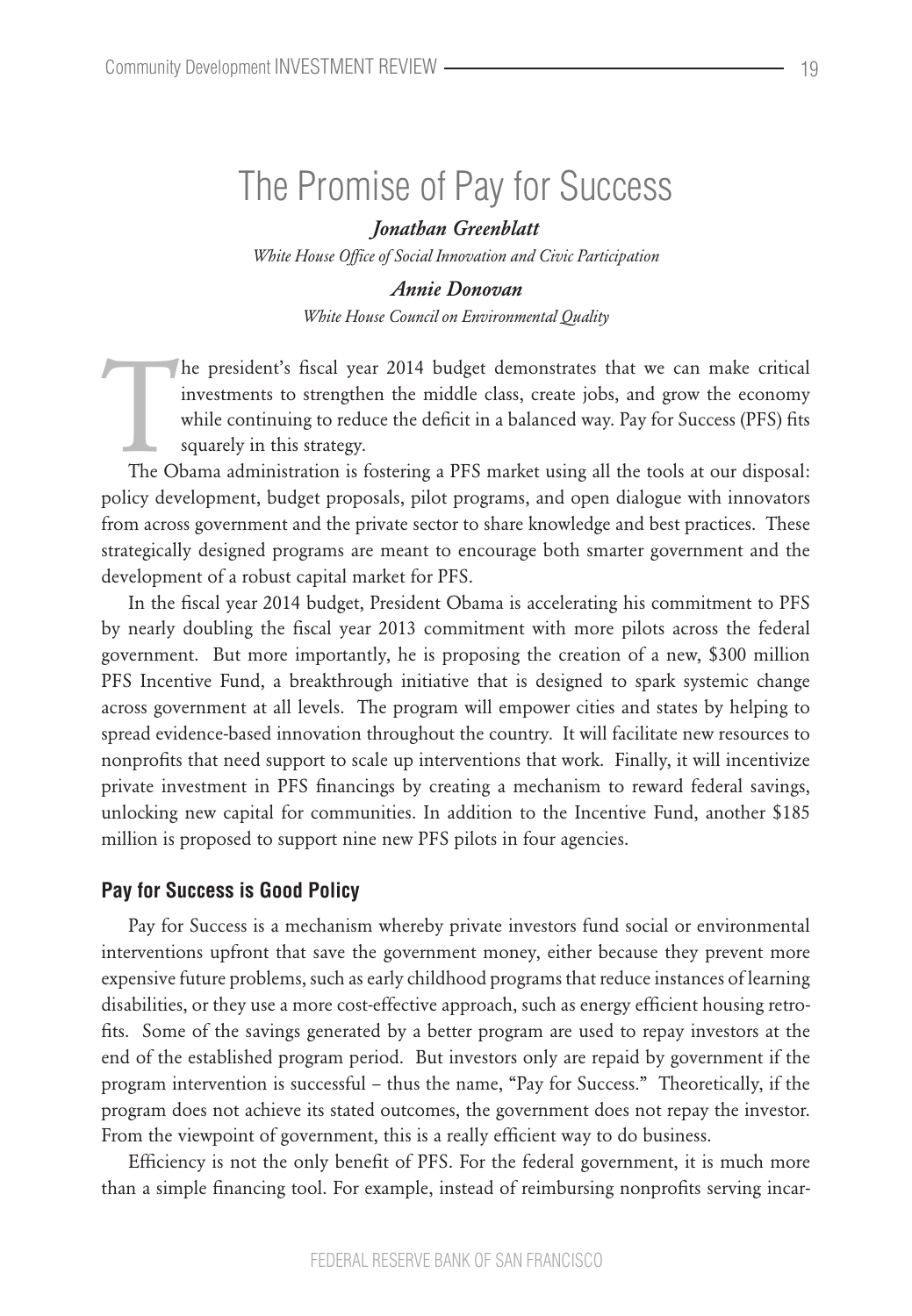cerated juveniles for the delivery of services based on the number of people reached, PFS requires government to pay only if the population served stays out of prison at a higher rate than otherwise would occur. Not only does lowering recidivism save taxpayer dollars, it also improves the prospects for a healthy, productive future for the young people participating in the program.

PFS also brings together government, philanthropy, service providers, and investors in a strategic partnership of shared interests. We know from experience that government acting alone is not enough to solve persistent problems. PFS uniquely can drive such cross-sector collaboration.

### **Pay for Success as a Federal Tool**

Consistent with President Obama's commitment to using rigorous evaluation and evidence in budget and policy decisions, the Office of Management and Budget (OMB) kicked off the fiscal year 2014 budgeting process with a memo to all agencies urging greater use of evidence and evaluation in budget decisions and the design of grant programs. PFS was called out as a viable strategy for improving government performance because of its emphasis on funding only those programs that can prove they work.

But the federal government's promotion of PFS actually began with the president's fiscal year 2012 budget, when he proposed \$100 million to fund seven pilot programs in five federal agencies. These encompassed workforce development, education, juvenile justice, and care for children with disabilities. Meanwhile, several agencies proceeded to launch pilots under their existing budgetary authority.

In 2012, the US Department of Justice (DOJ) gave preference to applicants incorporating PFS into programs under the Second Chance Act grant competition. Last fall, DOJ awarded nearly \$750,000 to Cuyahoga County in Ohio and \$50,000 to the City of Lowell, Massachusetts. The agency also supported a contract with the Urban Institute to develop a blueprint for municipal, state, and federal governments to use social impact bonds to pay for evidencebased anti-crime programs. This blueprint will build the capacity of government at all levels to implement Pay for Success.

The Department of Labor set aside up to \$20 million in its Workforce Innovation Fund in FY12 for a new competition for state, local and tribal governments wishing to create PFS programs for workforce development. Instead of predetermining how funds may be spent, this competition provides grantees with more flexibility to implement programs based on their view of the community interests – as long as they deliver results. This PFS pilot radically shifts the role of the federal government from top-down, process driven, to bottom-up, results oriented. The grant solicitation closed in January, and awards will be announced later this year.

The White House Office of Social Innovation and Civic Participation (SICP) has been seeking to advance PFS on numerous fronts. Along with supporting and encouraging agency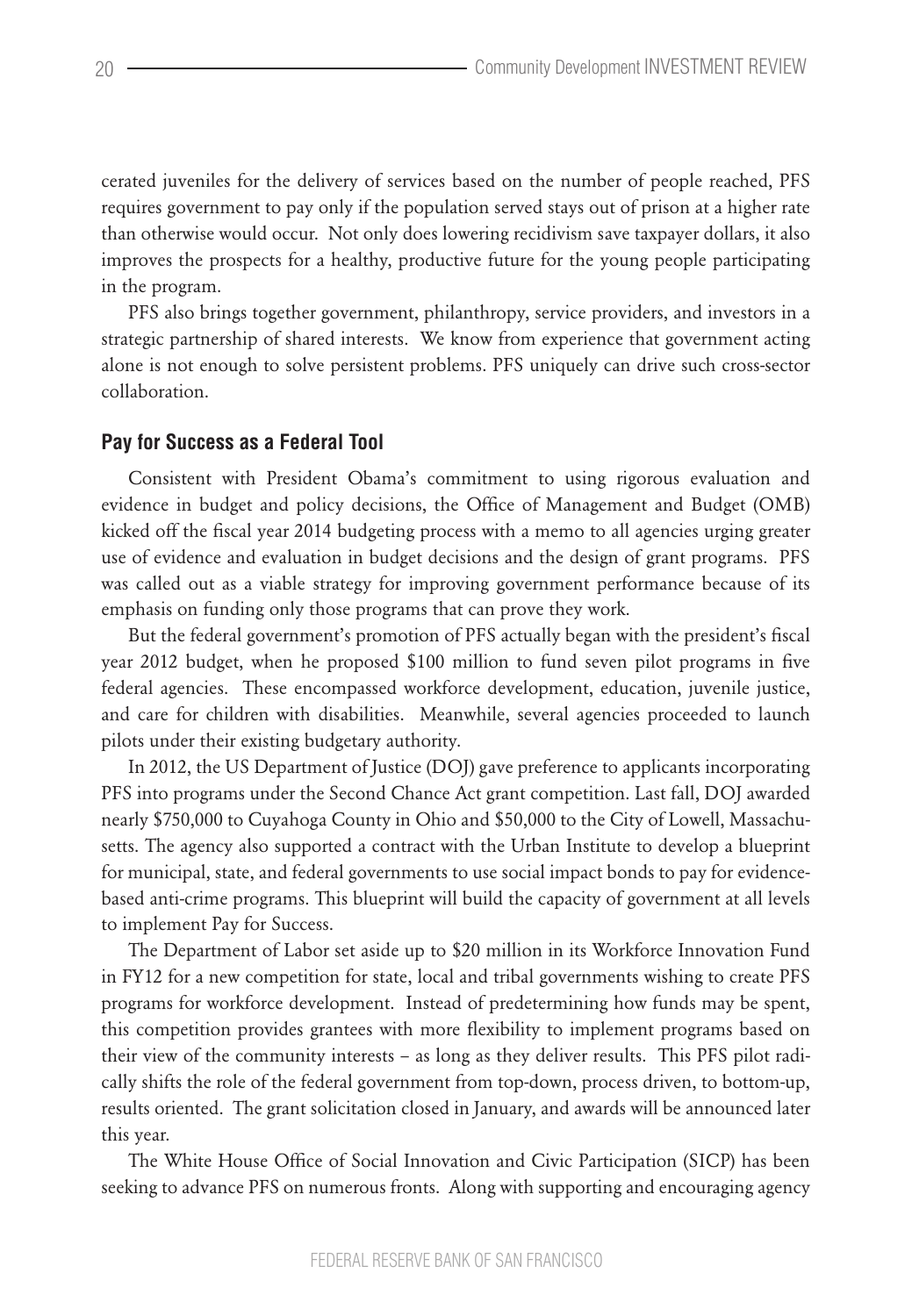efforts, SICP has convened a series of sessions with diverse groups of stakeholders to share knowledge and develop best practices. A session held in November 2011 included New York City Deputy Mayor Linda Gibbs who subsequently launched the first PFS initiative in the US. In August 2012, she announced that the City would undertake a \$9.6 million social impact bond with Goldman Sachs and supported by Bloomberg Philanthropies. This partnership was focused on reducing recidivism among a target population of young male offenders on Rikers Island.

Demand for PFS is growing at a rapid pace, particularly among cities and states across the country as policy makers explore new models to fund important programs. Philanthropies and private investors are expressing interest as they seek to partner with government and experiment with PFS. At this important stage in the growth of this new field, the president has laid out an ambitious plan in the FY14 Budget to accelerate its adoption.

#### **Scaling Pay for Success**

The nearly \$500 million proposed in the Budget aims to build greater scale in the PFS market though new federal pilots and an important new initiative designed to spur greater experimentation and investment at state and local levels: the Pay for Success Incentive Fund.

Housed within the US Department of the Treasury, the Incentive Fund will encourage new investment in PFS in two important ways. First, it will facilitate funding for state and local projects that result in federal savings. Successful PFS efforts in policy areas such as housing and health care regularly produce savings across multiple programs and levels of government, but the logistics of accounting for savings across multiple programs is complex and daunting. The Incentive Fund intends to address these concerns by providing a mechanism to pay for outcomes in proportion to the federal share of savings from the Fund.

Second, the Incentive Fund will catalyze PFS approaches with "credit enhancements" that reduce the risk to government and nonprofit investors, making it more likely that they will invest in the models. This is important because PFS projects to date have required credit enhancements to reduce downside liabilities to investors as demonstrated in the NYC-Goldman-Bloomberg example. In the absence of such backup, investors in relatively new PFS instruments might demand a rate of return that state and local governments cannot afford, killing the market before it emerges. Safeguarding taxpayers' investments is an enduring concern for this administration so, while the Incentive Fund will partially offset any losses, it will only do so for public and nonprofit investors.

The Incentive Fund will operate alongside other successful community development finance and credit programs within the Treasury Department such as the Community Development Financial Institutions Fund, the Small Business Lending Fund and the State Small Business Credit Initiative. This will encourage shared learning and facilitate best practices. The Fund only will focus on projects under conditions set by the Treasury Secretary in consultation with relevant federal agencies.